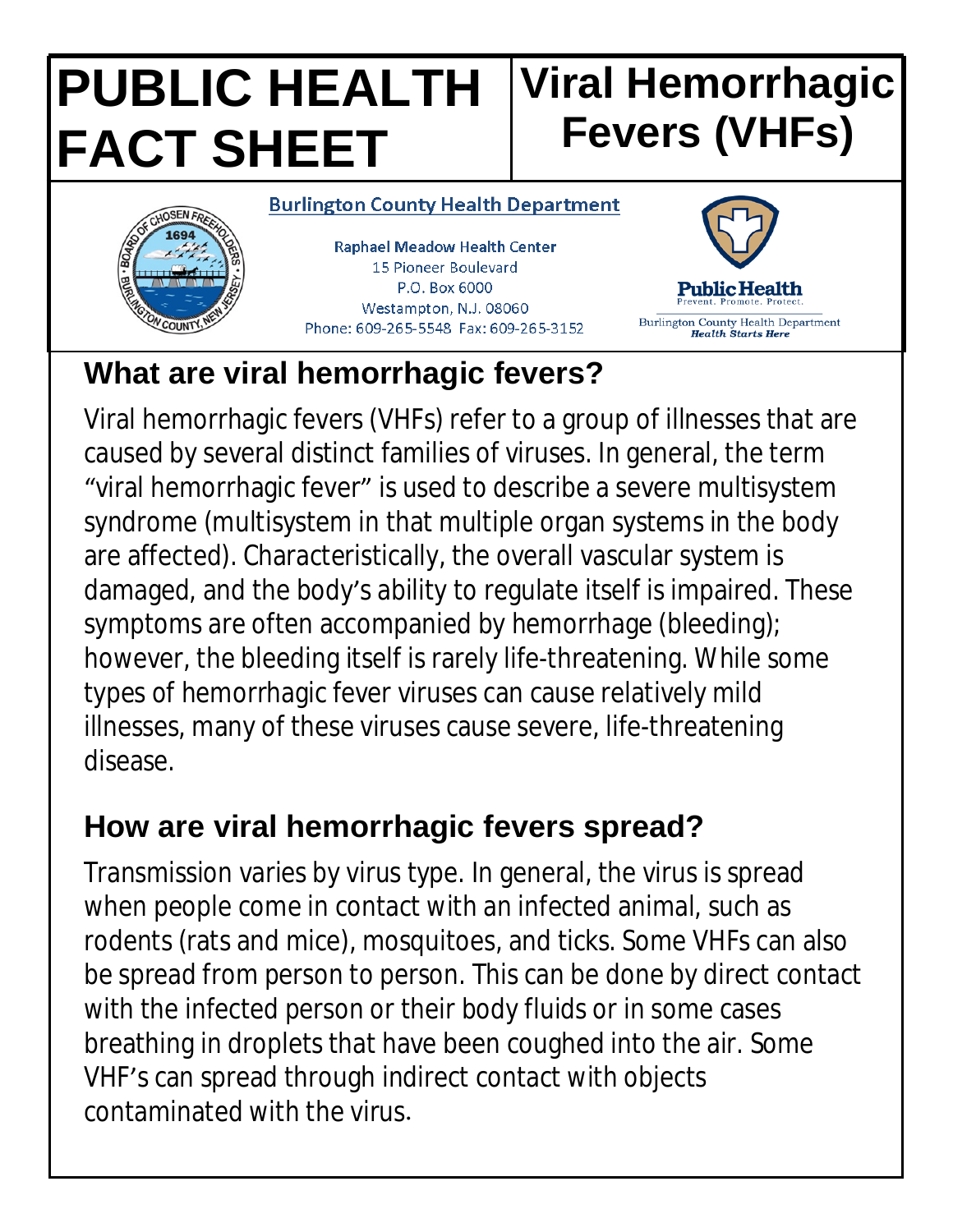## **What are the symptoms?**

Symptoms usually appear 1 to 21 days after exposure to a virus, and depends on the virus.

### **How soon after exposure do symptoms appear?**

Symptoms often depend on the virus but can include fever, fatigue, dizziness, muscle aches, loss of strength and exhaustion. In more severe cases symptoms may include bleeding under the skin, in internal organs or from the mouth, eyes or ears. However, patients rarely die due to blood loss. In severely ill patients they may show signs of shock, nervous symptom malfunctions, coma, delirium, and seizures.

### **How are viral hemorrhagic fevers treated?**

Patients receive supportive care, such as fluids and breathing aids, but there is no other treatment or cure for VHF's. Antibiotics have been used with several of the viruses, but their effectiveness is not known.

### **Is there a vaccine for the viral hemorrhagic fevers?**

Yellow fever is the only VHF for which there is a vaccine; no other VHF has a vaccine available.

#### **I am traveling outside of the United States. Should I be concerned about viral hemorrhagic fevers?**

In general, your risk of getting sick when traveling depends on the area you visit. Travelers in less economically developed countries are at greater risk than those traveling in developed areas. In most developed countries, such as Canada, Japan, Australia, New Zealand, and the European nations, the risk to your health is about the same as that in the United States. In Africa, South and Central America,